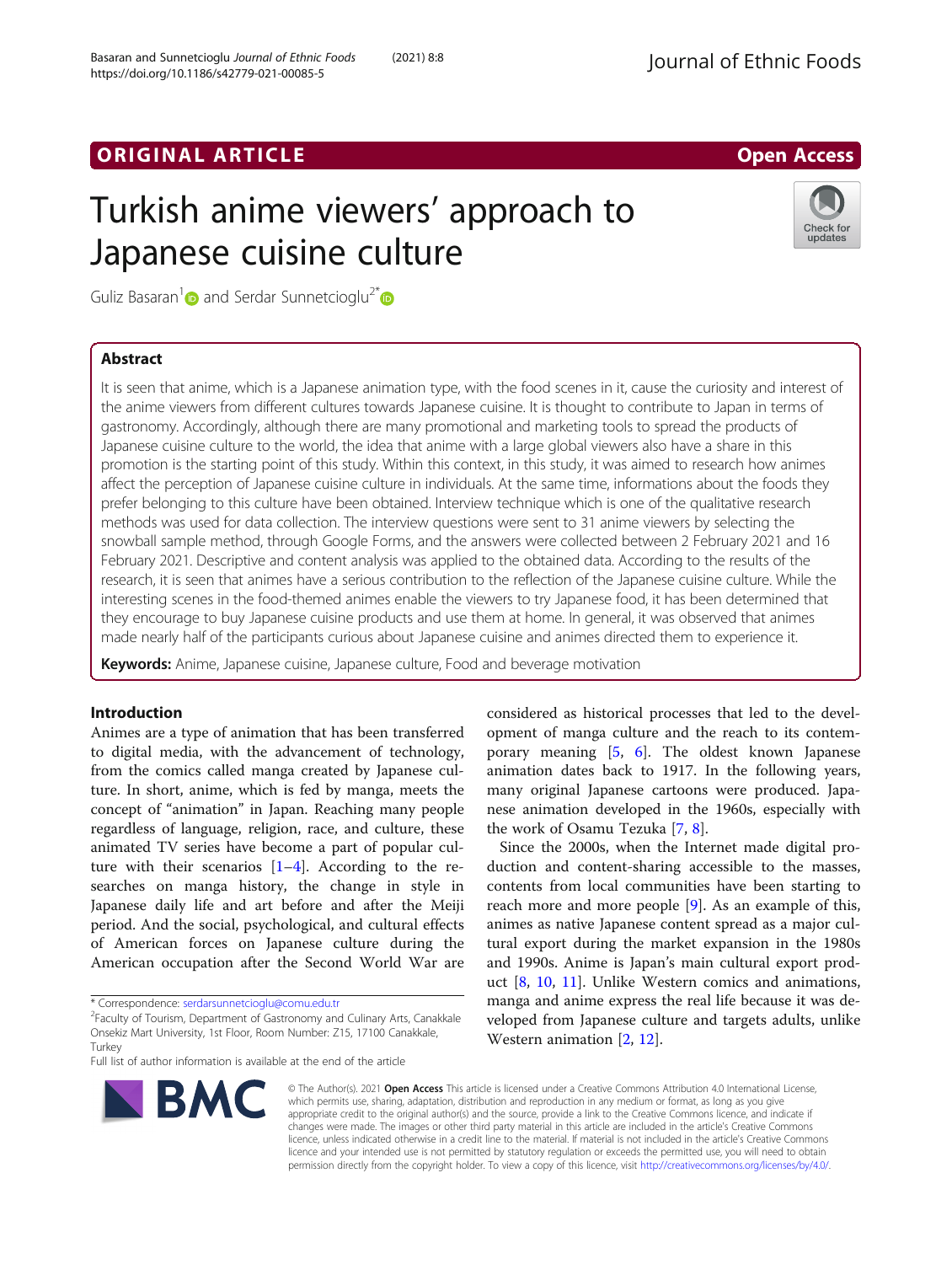Cartoons emerge as one of the important visual elements that carry the narratives from the past to the present with cultural transfer. The most important examples of this are Walt Disney cartoons in the West and anime from Ghibli Studios in the East. Anime, unlike Walt Disney animation, includes topics that Western viewers are accustomed to see in live-action movies, such as romance, comedy, tragedy, adventure, even a kind of psychological review rarely found in Western movies [[13\]](#page-10-0). That is why it has received global attention and targets not only children, but also teenagers and adults [\[10](#page-10-0), [14\]](#page-10-0).

Anime, as Japanese popular culture content, is attracting global customers by rapidly growing in popularity. This Japanization process, expressed as the worldwide spread of Japanese culture (karaoke, sushi, drama, anime, manga, Japanese management style, and industrial products) [[15](#page-10-0)], clearly challenges Western hegemony and most existing theories about globalization. While in Japanization, Japanese anime is most commonly referred to, the effects of anime tourism can extend far beyond geographic boundaries [\[4](#page-10-0)]. Animes, one of the sub-branches of cinema, are defined as soft power by the Japanese government, as they are an instrument that has international impact [\[16](#page-10-0), [17](#page-10-0)]. Thus, animes are the first and sometimes the only contact with Japan for many people.

With the growing foreign interest in anime, the Japanese government and tourism organizations use anime as an advertising mechanism to increase inbound tourism. It is also seen that anime is used in subway networks in Japan to increase domestic tourism [[1](#page-10-0)]. Still, the increase of sites created with internationally renowned anime concepts and anime tours have played a role in the globalization of anime tourism [\[18](#page-10-0)]. Therefore, using anime as a way to promote cultural experiences in Japan to attract tourists is beneficial as it targets about 50 million people who are interested in Japanese anime [[17,](#page-10-0) [19](#page-10-0), [20](#page-10-0)].

The main motivation for anime-oriented travels are to visit places that have been used in anime series or movies [\[11](#page-10-0)]. Social interaction as a driving factor is a popular factor in the realization of leisure travel. The desire to experience the food culture and the social life seen in the anime that constitute the desire to visit Japan in terms of film tourism shows up as an important driving force [[21\]](#page-10-0).

In studies examining the relationship between anime and tourism, it is seen that terms such as "Otaku (anime fan) Tourism," "Anime Tourism," and "Anime Pilgrim" are used [[18](#page-10-0), [21](#page-10-0), [22\]](#page-10-0). As a reflection of the imagination they created with their previous viewing experiences, visiting places where symbols and signs are concreted is considered a tourism activity that movie tourists want to experience [\[23,](#page-10-0) [24\]](#page-10-0). Based on this definition, the term

"Anime Pilgrim" includes exploring and traveling places similar to the scenes in anime episodes [\[22,](#page-10-0) [24,](#page-10-0) [25\]](#page-10-0). As a result, it seems that manga and anime fans are the most important factor in the spread of Japanese popular culture, as they actively participate in this culture's resources to be shared, consumed, produced, and reproduced [\[26](#page-10-0)].

It can be said that the fondness for Japanese culture generally began with anime  $[11]$  $[11]$  $[11]$ . It is stated that anime triggers the desire to learn Japanese on the viewers [[13](#page-10-0), [21\]](#page-10-0). For example, learning about chopsticks and how to use them through anime, people practice themselves as seen in the anime  $[17]$  $[17]$ . In many areas such as this example, elements of Japanese culture are transferred to viewers from other countries through anime.

Food is an important part of Japanese society. It is thought that there is an effect in Japanese food that inspires words such as unique and authentic, making us crave the "real one." For this reason, Japanese cuisine is defined as "authentic" and "exotic" [[15](#page-10-0)]. For most Europeans and Americans, for example, Japanese food of all kinds is seen as a relatively new experience [\[27](#page-10-0)]. Japanese cuisine, which also consists of healthy and sustainable products, contains the flavors offered by the geography it is located in [[28\]](#page-10-0). Animes reveal that how appetizing the food can be in Japanese cuisine as well as the Japanese life, which they take as their subject, being neat, simple, and beautiful [[6\]](#page-10-0). Many of the characters eat heartily, and the food in the Ghibli anime belongs to Japanese culture. For example, noodles are the most commonly consumed food we encounter. Then, traditional examples such as Sapporo beer, umeboshi (salted plums), okonomiyaki (a food between pancake and pizza), yakitori (grilled chicken shish), bento (lunchboxes), and Sosuke's ham and noodle soup are the most common ones encountered in animes [[1,](#page-10-0) [29\]](#page-10-0). Foods containing ramens, sushi, and rice balls are also items of other culinary culture frequently seen in animes [[21\]](#page-10-0).

Studies in national and international literature show that anime fans have approaches towards destination tourism [[11](#page-10-0), [17](#page-10-0)–[22](#page-10-0)]. Many shared visuals which contains Japanese culture food that are made by fans in real life seen as in animes is being found on the digital platform. There are very few studies in the literature about anime and eating/drinking behaviors. Therefore, we try to enlighten on how animes affect the viewers to consume Japanese cuisine in this study.

#### Methods

In this study, the interview form approach, which is one of the basic data collection tools of the interview method, was used to measure people's perceptions [[30](#page-10-0), [31\]](#page-10-0). Because the interview form approach is a tool that consists of answering questions prepared by examining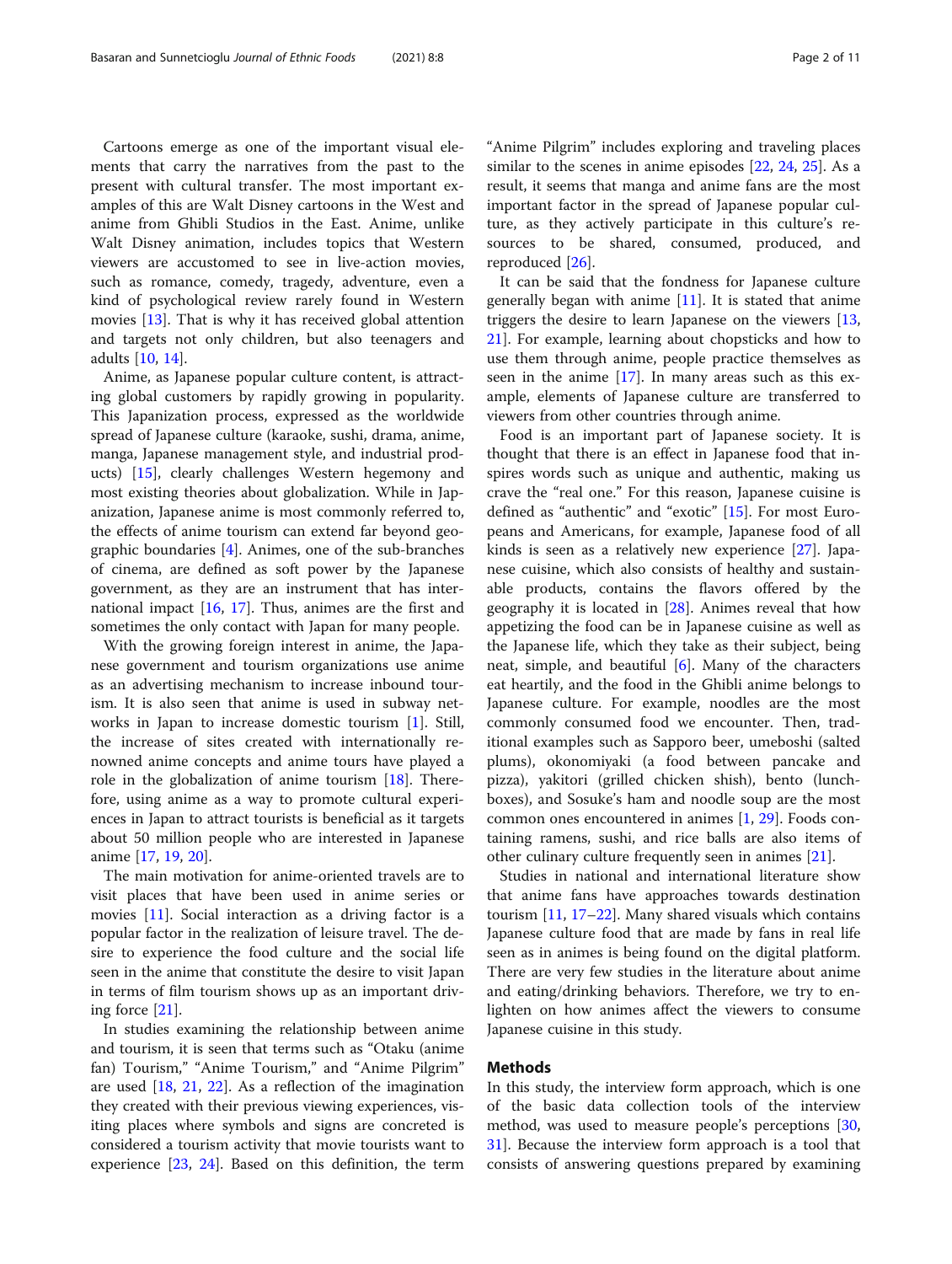the subject of the research by using individual expressions and diversifying those according to people's own style [\[31](#page-10-0), [32\]](#page-10-0), it was found appropriate for this study. At the same time, various information about a single subject was obtained from the participants by adhering to the research topic  $[31]$  $[31]$ . A structured interview form was prepared to collect data. This type of form consists of questions determined beforehand by the researcher. In this way, participants can give their answers without wasting time [\[32\]](#page-10-0). On the other hand, it is seen that rationality is high because there is little flexibility in the answers given to the structured forms [\[30](#page-10-0)]. Within the scope of this research, qualitative data were collected through the structured interview form prepared by reaching 31 participants between 2 February 2021 and 16 February 2021. While there are questions about demographic features in the first part of the form, there are questions about the research topic in the second part. The interviews, which were planned to be held face-to-face under normal conditions, were conducted online with the questionnaires created on Google Forms, in accordance with the COVID-19 measures. Anime viewers occur in the population. Participants in the study were reached using the snowball sample method. Snowball sample is defined as the sample type formed by the contact with other people after reaching the person who is thought to be a rich source of data for the research subject from the population [\[31,](#page-10-0) [32](#page-10-0)]. So in this study, first, we interviewed two anime fans, and then we asked them whether there are other people to recommend to interview. And data collection was continued this way. Beside snowball sampling, we share the interview form on the Instagram accounts created by Turkish anime fans (@animeturkiyetr and @animeturkiyeteam) to reach more people in order to collect more data. Finally, we stopped collecting when the data was saturated.

In this study, detailed evaluations were made by applying descriptive and content analysis. The data obtained according to the descriptive analysis were interpreted by the researcher by summarizing it in accordance with the themes prepared before according to the research questions. In content analysis, the notions and themes at the terminal points that are overlooked in descriptive analysis were discovered. In this way, the research results happen to be explained more logically [[31](#page-10-0)]. Unlike quantitative researchs, various strategies were applied to ensure scientific acceptance in qualitative research. First of all, it was aimed to ensure the validity of the research by including the most comprehensive and satisfactory answers on the subject in the findings section. In qualitative research, direct quotations emerge as an important element to ensure the validity of the research. When necessary, presenting the data by directly quoting

participant expressions increases the validity of the subject specificity [\[33](#page-10-0)]. Analyses made on data obtained by qualitative methods must have scientific credibility [\[32](#page-10-0)]. Assuming that other researchers also reached the same results with the strategies applied to the data, the reliability of the study is ensured. At the same time, the credibility, that is, validity, on the results were revealed by proving that the analysis was made independently of the researcher [[31](#page-10-0)]. The validity-credibility strategy applied within the scope of this study is an expert review. In order to ensure the validity and credibility of the qualitative data collected for the research, reconciliation points were obtained by working with two researchers, apart from the researcher, who are experts in their fields [[31\]](#page-10-0). In this way, it was aimed to provide credibility, consistency, and transmissibility by analyzing the data in a detailed and open manner.

### Results

Descriptive statistics about the participants are given in Table [1](#page-3-0). The demographic features and the information about the frequency of watching anime of the participants are given in Table [1](#page-3-0).

### Results on the anime preference

As seen in Table [2,](#page-3-0) the participants became aware of the anime in various ways. It has been determined that the participants mostly met with anime through the social environment. On the other hand, as in the statements such as P20's, "Being a child of the era when anime such as Versailles no Bara and Sailor Moon were broadcasted on television, provided me with this opportunity." and P14's "It popped up on my Instagram discovery and I liked it so I said let's see it and suddenly I was dragged into it.", it is seen that people discovered animes through television (5) and social media (4). In addition, it can be said that animes are being discovered within the scope of language learning intention (1), as seen in P5's statement, "When I started learning the Japanese language, I was looking for a source to practice the listening skill, anime was the funniest answer."

When the participants were asked about the anime genres they are watching, 11 participants stated that they watch all kinds of anime. Answers received from other participants and their frequencies are shown in Table [3](#page-4-0). When all these data are examined, besides Turkish genre names, anime genres were expressed in Japanese terms. It is seen that the most watched anime genre is the anime Shounen (9), which means "boy" in Japanese, where action and fight scenes are intensely processed. Then, it is seen that anime such as comedy (6), supernatural (4), science fiction (4), drama (4), and slice of life (3) are frequently watched. It is stated that besides the anime types frequently mentioned in Table [3](#page-4-0), Tsundere,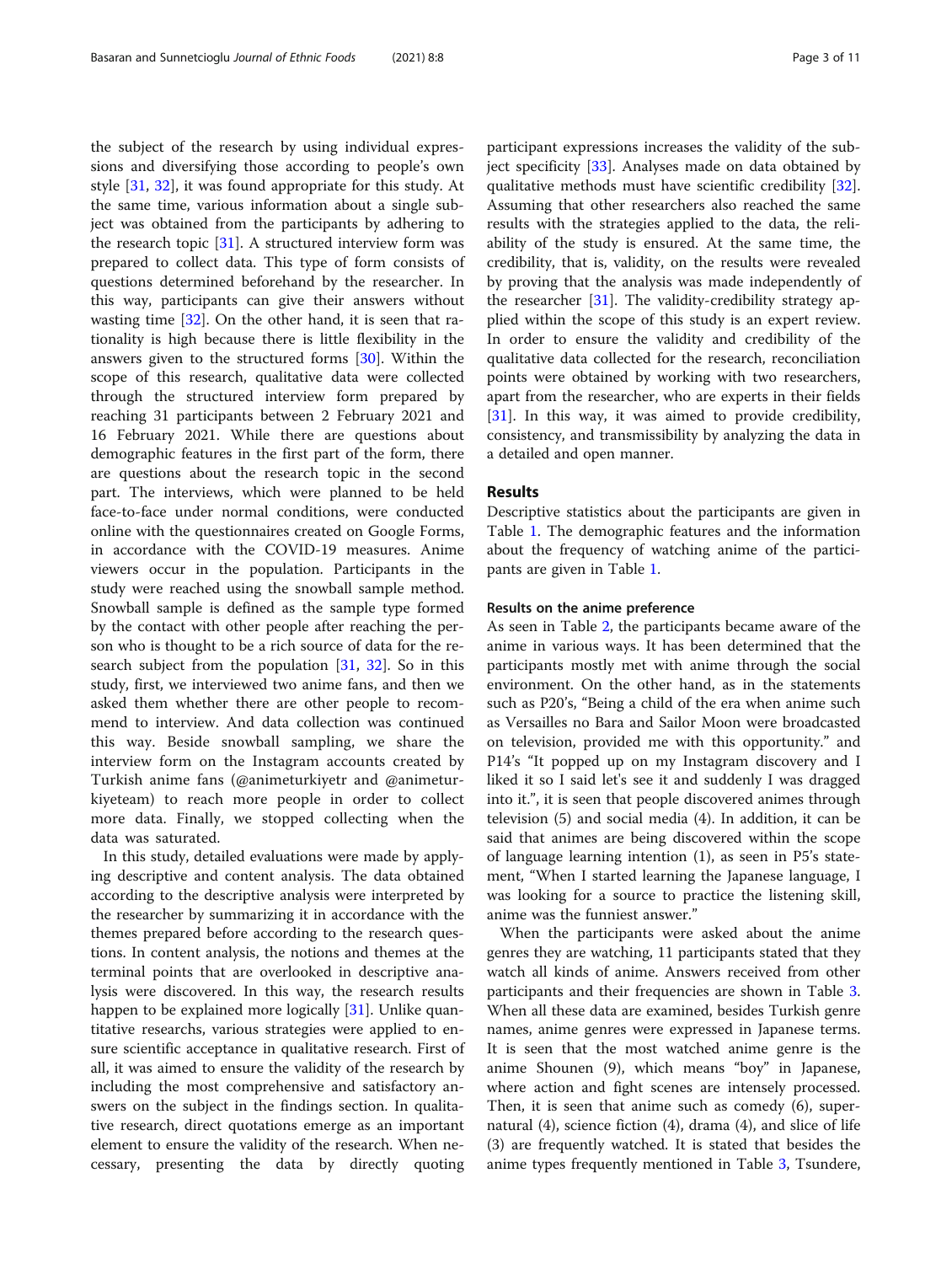## <span id="page-3-0"></span>Table 1 Descriptive statistics

| <b>Descriptive statistics</b>                                                                  |                                                                                                         | N              | $\%$    |
|------------------------------------------------------------------------------------------------|---------------------------------------------------------------------------------------------------------|----------------|---------|
| Gender of the participants                                                                     | Female                                                                                                  | 16             | 51.6%   |
|                                                                                                | Male                                                                                                    | 15             | 48.4%   |
| Age of the participants                                                                        | $18 - 24$                                                                                               | 24             | 77.4%   |
|                                                                                                | $25 - 34$                                                                                               | $\overline{7}$ | 22.6%   |
| Educational status of the participants                                                         | Primary education                                                                                       | 1              | 3.2%    |
|                                                                                                | High school                                                                                             | 11             | 35.5%   |
|                                                                                                | Associate degree                                                                                        | $\overline{2}$ | 6.45%   |
|                                                                                                | Bachelor degree                                                                                         | 13             | 41.95%  |
|                                                                                                | Master degree                                                                                           | 3              | 9.7%    |
|                                                                                                | Doktoral degree                                                                                         | $\mathbf{1}$   | 3.2%    |
| Profession of the participants                                                                 | Student                                                                                                 | 20             | 64.5%   |
|                                                                                                | Other (engineer, game designer, research<br>assistant, data scientist, economist,<br>designer, teacher) | $\overline{7}$ | 22.6%   |
|                                                                                                | Not working                                                                                             | $\overline{4}$ | 12.9%   |
| Marital status of the participants                                                             | Single                                                                                                  | 29             | 93.5%   |
|                                                                                                | Married                                                                                                 | $\overline{2}$ | 6.5%    |
| Monthly income status of the participants                                                      | \$180and under                                                                                          | 19             | 61.29%  |
|                                                                                                | $$181 - $300$                                                                                           | 5              | 16.12%  |
|                                                                                                | $$301 - $540$                                                                                           | 3              | 9.6%    |
|                                                                                                | \$541 and above                                                                                         | 5              | 16.12%  |
| *Approximate value was calculated based on the exchange rate of 8.30 dollars by Turkish Liras. |                                                                                                         |                |         |
| Anime viewing frequency                                                                        |                                                                                                         |                |         |
| How many hours a week do you watch anime?                                                      | $1-2h$                                                                                                  | 8              | 25.80 % |
|                                                                                                | $3-4h$                                                                                                  | 6              | 19.35%  |
|                                                                                                | $5-6h$                                                                                                  | 6              | 19.35%  |
|                                                                                                | 7 h and above                                                                                           | 11             | 35.5%   |
|                                                                                                | <b>Total</b>                                                                                            | 31             | 100     |

Ghibli, Seinen, Josei anime genres and mystery, love, and adventure-themed animes are also being watched by the participants.

Twenty-one of the participants stated that they watch the food anime. Shokugeki no Souma (6) and Food Wars (6) are the animes coming to the forefront in the foodthemed animes seen in 10 of the participants stated that

| Table 2 The ways of participants to be aware of animes |  |
|--------------------------------------------------------|--|
|--------------------------------------------------------|--|

| <b>Categories</b>      | Frequency                                                                                                 |
|------------------------|-----------------------------------------------------------------------------------------------------------|
| Social environment     | Friend recommendation (11)<br>Cousin recommendation (2)<br>School environment (1)<br>Game environment (2) |
| Media tools            | Social media (4)<br>Internet (1)<br>Television (5)                                                        |
| <b>Personal effort</b> | By oneself (4)<br>Language learning intention (1)                                                         |

they do not watch food animes in particular. In addition, two of these participants expressed that although they do not watch food-themed anime, food scenes are frequently featured in animes.

## Results about the effects of animes on participants

Participants stated that they watch the animes depending on the many factors animes represent. According to the data obtained, the factors that encourage watching animes were examined under 4 titles. These are detailed in Table [4](#page-4-0) as psychological, social, cultural, and artistic factors.

According to Table [4](#page-4-0), it is observed that the participants tend to watch anime because of the interesting and extraordinary subjects of animes (7) and the different drawing style (8) as seen in P31's statement: "Visual elements (drawing style, color selection), processing extraordinary subjects that would be difficult/impossible to film if desired." At the same time, as in P19's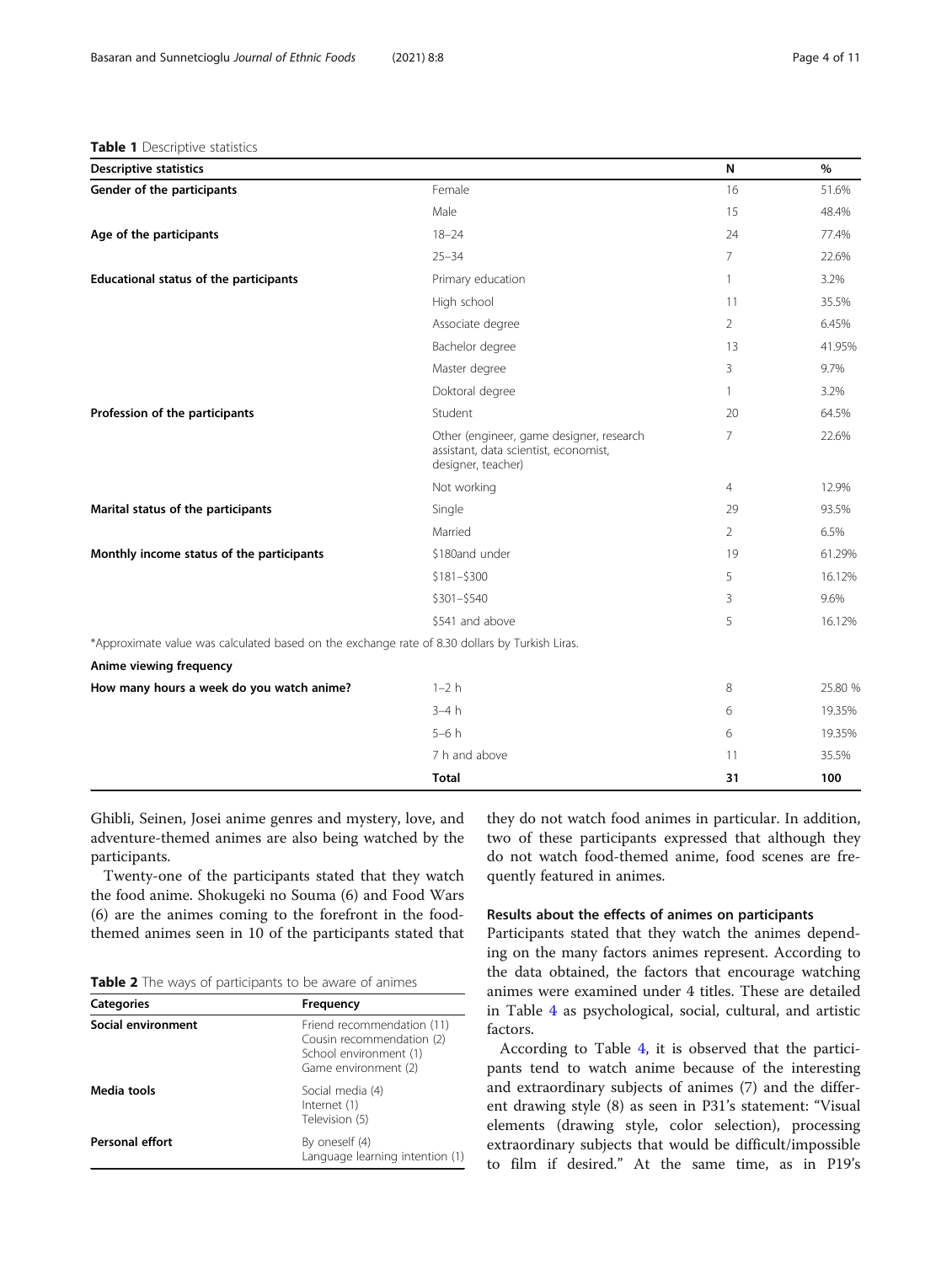<span id="page-4-0"></span>

| Table 3 Watched anime types and names of food-themed anime |  |  |  |  |  |  |  |  |  |
|------------------------------------------------------------|--|--|--|--|--|--|--|--|--|
|------------------------------------------------------------|--|--|--|--|--|--|--|--|--|

| <b>Categories</b>                       | Frequency                                                                                                                                                                                                                                                                                                                                                                                                    |                                                                                                                                        |  |
|-----------------------------------------|--------------------------------------------------------------------------------------------------------------------------------------------------------------------------------------------------------------------------------------------------------------------------------------------------------------------------------------------------------------------------------------------------------------|----------------------------------------------------------------------------------------------------------------------------------------|--|
| Watched anime genres                    | Japanese anime genre names                                                                                                                                                                                                                                                                                                                                                                                   | Turkish anime genre names                                                                                                              |  |
|                                         | Shounen (9)<br>Isekai (3)<br>Slice of life (3)<br>Mecha (2)<br>Shoujo (2)                                                                                                                                                                                                                                                                                                                                    | Action (3)<br>Supernatural (5)<br>Comedy (6)<br>Science fiction (4)<br>Drama (4)<br>Fantastic (2)<br>Psychological (2)<br>Thriller (2) |  |
| Names of the watched food-themed animes | Shokugeki no Souma (6)<br>Food Wars (6)<br>Bartender (2)<br>Spirited Away (2)<br>Naruto (4)<br>Toriko (2)<br>Ristorante Paradiso (1)<br>Restaurant in Another World (1)<br>Yume-Iro Pâtissière (1)<br>Wakako-Zake (1)<br>Moyashimon (1)<br>Udon No Kuni No Kinino Kemari (1)<br>Kakuriyo No Yadomeshi (1)<br>Janggeum's Dream (1)<br>Nagi No Asukara (1)<br>Howls Moving Castle (1)<br>Princess Mononoke (1) |                                                                                                                                        |  |

statement, "I feel far from the outside world. Putting all my troubles aside and watching it because it is the only activity I can do with pleasure" the feeling of escaping from reality (5) and its being entertaining (4) are considered among the factors that encourage people to watch anime. Also, with the support of animes to the cultural perspective that is considered as a contribution to the understanding of life (2) as in the statement of P20's, "I am watching it because it helps me take the first step against cultural and historical events, supports me with an interesting and futuristic perspective about the future, assists my dream world, in short, contributes to my understanding of life", it can be said that it is one of the factors leading animes to be watched.

Table 4 Factors that encourage watching anime

Animes that affect the viewers in many ways are examined in 3 categories as socio-cultural, psychological, and mental effects, as seen in Table 5. As seen in the statement of P20 "It has creative and exciting effects on me as it still keeps my imagination energetic and guides me to perceive everything that I haven't experienced, or the worlds I don't know. The animes and the episodes in animes on food also have an effect on me trying the recipes that I can make in the food and beverage field. I even think that students reacting cooking might be interested in the cooking after they watch the anime series (shougeki no Soyma, for example).", animes are seen to have effects such as escaping from reality (5), providing motivation (4), being inspiring (3) by encouraging excitement (3) and creativity (2), and increasing imagination

|  |  |  |  |  | Table 5 The effect of animes on participants |
|--|--|--|--|--|----------------------------------------------|
|--|--|--|--|--|----------------------------------------------|

| <b>Categories</b>            | Frequency                                                                                                           | <b>Table 5</b> The effect of animes on participants |                                                                                                   |  |  |
|------------------------------|---------------------------------------------------------------------------------------------------------------------|-----------------------------------------------------|---------------------------------------------------------------------------------------------------|--|--|
| <b>Psychological factors</b> | Improving mental state (2)                                                                                          | <b>Categories</b>                                   | Frequency                                                                                         |  |  |
|                              | Escaping from reality (5)<br>Chill out (2)                                                                          | Socio-cultural effects                              | Getting information about a different culture (5)<br>Learning the language (3)                    |  |  |
| Social factors               | Entertaining (4)<br>Pleasant (2)                                                                                    | <b>Psychological effects</b>                        | Happiness (6)<br>Feeling positive (4)                                                             |  |  |
| <b>Cultural factors</b>      | Japanese culture attracting attention (3)<br>Learning Japanese (2)<br>Contribution to the understanding of life (2) |                                                     | Excitement (3)<br>Relaxing (2)<br>Removing the feeling of tiredness (1)                           |  |  |
| <b>Artistic factors</b>      | Interesting and unusual subjects (7)<br>Style of drawings (8)                                                       |                                                     | Raising the morale (1)<br>Pleasure and entertainment(3)                                           |  |  |
|                              | Quality (2)<br>Story and fiction (4)<br>Creative (2)<br>Inspiration (1)<br>Music (2)                                | <b>Mental effects</b>                               | Escaping from reality (5)<br>Motivation (4)<br>Inspiring (3)<br>Imagination (2)<br>Creativity (2) |  |  |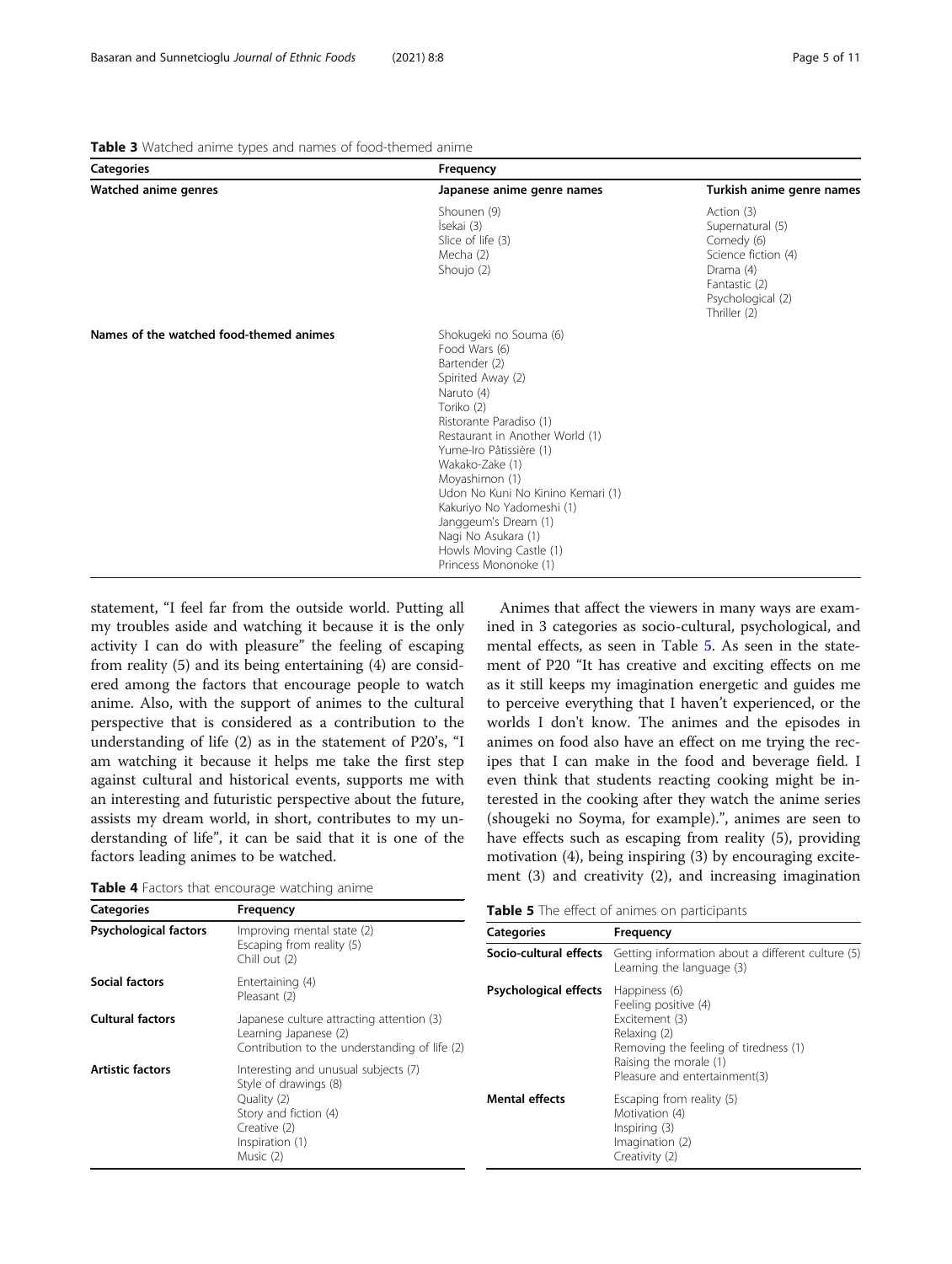(2). At the same time, as in P13 stated, "It amuses, widens my horizon (inspiration). I learn about an another culture. I also learn our differences and in which point we are alike. Even though it is hearsay, somehow I learn the language. In addition, I experience a feeling of belonging to a worldview and a world other than the world I belong to." alongside animes evaluated as pleasure and entertainment (3) factors, it can be said that animes have an effect on the participants in terms of being a tool for language learning (3) and getting informa-

#### Results on Japanese culinary culture

tion about different cultures (5).

When the arousing curiosity of the anime on the participants towards the Japanese culture is examined, it is seen that 2 people answered both yes and no and 29 people gave answers such as "yes, absolutely yes, I agree, of course." Yet, as it is seen in P20's statement, "I absolutely agree. Aside from the food culture, by offering us so interesting, colorful and naive cultural festivals such as spiritual memorial days like Obon and cultural festivals like Tanabata, it definitely creates a dream to go and see there. In some way, I think they serve their cultural heritage in a great way," it can be said that everything belonging to Japanese culture (14) and especially cultural foods (9) are reflected, and the desire to go and see Japan (5) is created in animes. At the same time, as in the statement of P15 "... such main factors like cultural elements, differences in language usage, palate difference, etc. shown in animes, attract attantion of people from other countries", it is seen that animes are making viewers feel the cultural values as interesting (5).

When the participant were asked about the contribution of anime to the promotion of the Japanese cuisine culture, it is seen that most of the participants think that its contribution is great. By arousing curiosity (3) and interest (2) in Japanese cuisine on the participants, it is seen that animes encourage them to try (3) products as in P30 stated "It makes me curious. I got curious about the foods made in some of the animes that I watched and researched its recipe." and also P31 stated "Animes introduced me to new types of foods, there are so many foods I saw in there that I cooked by finding the recipe." At the same time, its being interesting along with curiosity lead to research on the cuisine. It can be said that animes have a positive effect (5) on the recognition of Japanese cuisine culture worldwide as in P14 stated "I think they are promoting them very well, thanks to the animes, I learned about Japanese cuisine culture." It is also thought that animes contribute to the promotion (7) of Japanese cuisine as in P15 stated "It is a thing that the population of anime viewers are curious about the foods and try them, so I think it t contributes enough." With this, animes are considered as a good marketing

move in the recognition of Japanese cuisine culture in the world as in P2 stated "It is a successful marketing maneuver."

All participants stated that different elements of Japanese culture are reflected in the animes they watched. As seen in Table 6, elements of popular culture are included in the animes in terms of preserving cuisine culture and values as well as the general knowledge of Japanese culture. Considering the frequency rates, it is seen that elements belonging to food culture (18) are frequently encountered in animes. In animes, respect and etiquette (7), ways of living social life (6) and history and mythological (7) narratives come to the forefront when looking at the other cultural value elements reflected in the animes as in the expression of P5 "It is possible to encounter many Japanese cultural elements from cuisine to religious ceremonies in animes. Many different details such as discipline in schools, social respect rules, superstitions can be examined." Dressing style (6), traditional (5) festivals, relationships, and communication style (5) are among the cultural elements that are frequently encountered in animes and reflected to the viewers as seen in the statements of P31 "High school life, the importance of the bond of friendship, etiquette, traditional clothing and food" and P20 "Many values are given through animes such as Kimono varieties, dressing rules, big and small festivals, especially Tanabata and Obon, house-palace and street food culture, drinking culture, interpersonal relations, temples and gods, dances related to the religious field, and superior-subordinate relationships. That, I think anime artists and publishers using these as a kind of attraction element."

When the effects of eating and drinking rituals, which are among the values of the cuisine culture reflected in the animes, on the viewers were examined, it was found that they have an intensely interesting (5) and appetizing (5) effect. Also, it was said that as in the expression of P1, "I think they preserve some of the culture from the past. It is very interesting," food scenes in the animes

| Table 6 Japanese cultural values in animes |  |  |  |  |  |
|--------------------------------------------|--|--|--|--|--|
|--------------------------------------------|--|--|--|--|--|

| <b>Categories</b>        | Frequency                                                                                                                                                     |
|--------------------------|---------------------------------------------------------------------------------------------------------------------------------------------------------------|
| Cuisine culture values   | Food culture (18)<br>Table manners (2)                                                                                                                        |
| General knowledge values | Respect and etiquette (7)<br>Form of adress (2)<br>Ways of living social life (6)<br>Relations and communication (5)<br>School life (5)<br>Dressing style (6) |
| Popular culture values   | Importance of religion and rituals (5)<br>History and mythology (7)<br>Preservation of culture (3)<br>Traditionalism (5)                                      |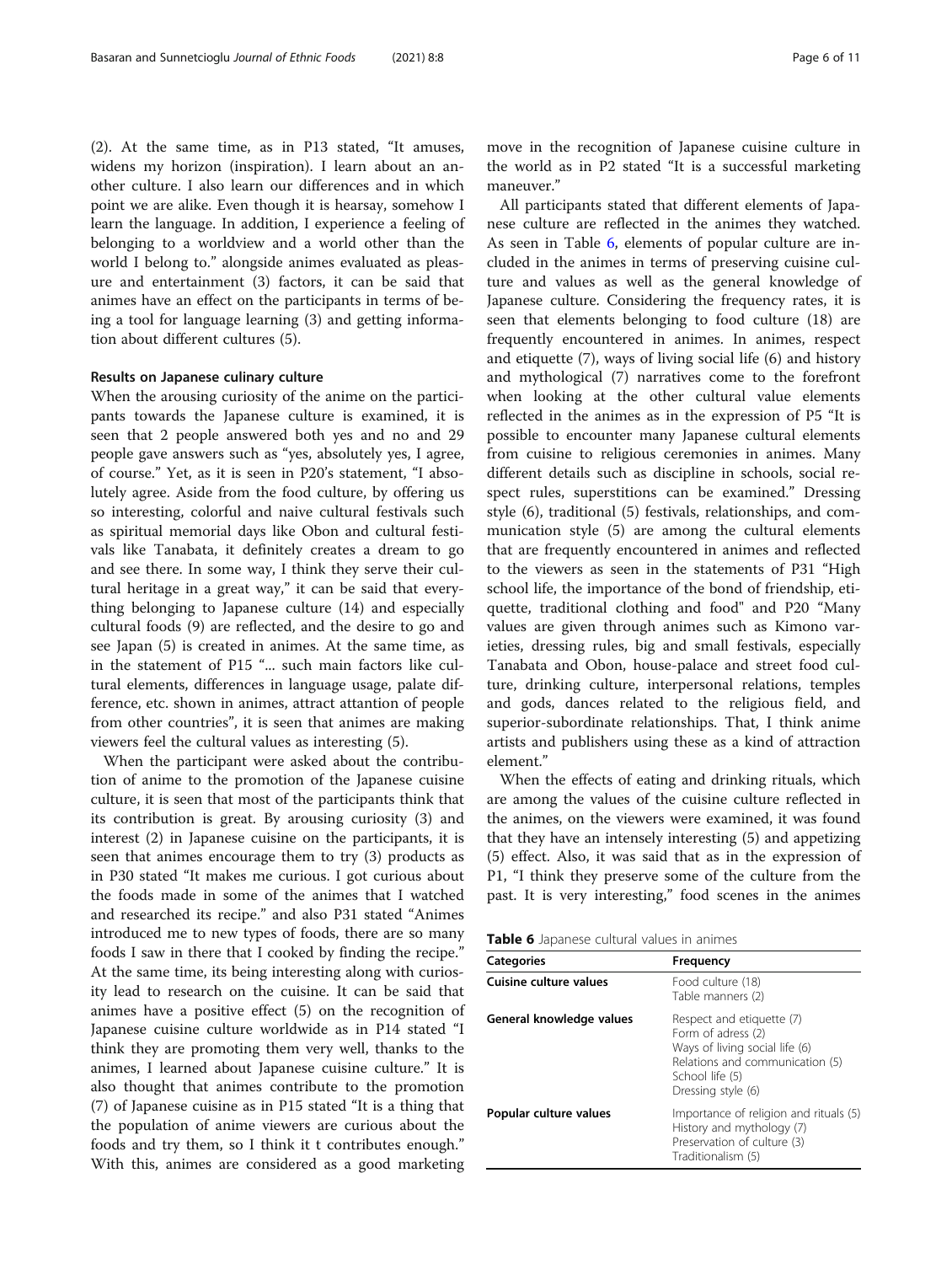reflect the Japanese cuisine culture in the best manner by protecting (3) it. Participants touched on the chewing loudly habit (2) as in P20 stated "A society that has struggled with famine for many years and is still grateful to eat even a bowl of rice on its table, is one of the biggest things that I like. The only thing I find strange is that they slurp their mouth a lot and get big bites" alongside the fact that Japanese eating/drinking rituals are primarily different from other cultures (4) as in P13 stated "Some food processing and consumption styles can sometimes seem extreme or different even for people who have adopted their culture. I can say that Japanese food culture is different for each individual because it is a sector (food sector) that addresses the diversification of traditional and popular eating and drinking culture and the interests of different groups." It is seen that one of the most prominent features about rituals that they have respect for the food and the dinner table (2) by setting extravagant tables (5) with a carefully prepared feast consistency as in the statement of P5 "I find it a bit artistic. I have observed that the meals are prepared with care and attention is paid to the service to make it particularly attractive. I'm not sure if Japanese culture is the same, but to many other cuisines I could compare, it is a feast to my eyes."

When asked about the similarities of the values of Japanese cuisine culture in the animes with the Turkish traditions, some of the participants mentioned about similar cuisines such as the use of the spices (3), meat consumption (2), rice consumption (3), soup made in the kitchen, stew foods, pickles used with noodles, pickles, and Turkish wraps—liken to sushi and onigiri. Expressing the similarities in table manners, 3 participants stated that waiting for adults at the table to eat is a common feature with Turks. Five participants touched on the similarity about the importance of respect at the table as in P15 stated "It is very evident in the richness of their meals that the elders prepare the meals with great effort and care home cooking, and it has similar characteristics with Turkish culture in this respect." With the statement of P30, "The importance of the food and the dinner table in daily life, the care shown to it, the preparation of the meal and eating are often a home / family ritual" it is emphasized that eating at home by setting a table is a common feature. At the same time, while mentioning the similarity of the rituals during the meal as in P31 stated "Waiting for everyone to sit at the table, expressions of gratitude used before starting the meal and after the meal is finished." One of the participants stated that the feature of showing honor to the guests is one of the similarities between Turkish and Japanese culinary cultures. On the similarity of food culture, 2 participants talked about the variety of food being a lot in both cultures. In addition to all these, the similarity between cultures is also stated in terms of the presence of women in the kitchen as in P2 stated "Being a mother in the kitchen in general is the result of the patriarchal life in its history. It is the same, in our culture, with the logic of respect for blessings and avoiding waste…" On the other hand, 7 participants stated that there is no similarity. One of these participants stated that there is no similarity since it is a cuisine with a high concentration of seafood. Three participants stated that they do not know much about the cuisine.

When the effects of animes on eating/drinking behaviors are evaluated as frequency according to the responses given by the participants, it is seen that the use of chopsticks (3) increased and there is a preference for eating noodles (4) in terms of easiness. In addition, viewers have stated that they make onigiri and ramen at their homes, consume dried seaweed if they find it, and order sushi from outside. It is seen that animes have effects on the preparation of the food at home as seen in animes (7) and consumpiton of green tea (2) as it is seen in P20's statement "Like any anime viewer, I started with ready-made ramen and then learned how to do it and did it myself. I tried the recipes as long as I could find the ingredients. The best thing for me is that I stopped consuming bread and eat rice instead. My attitude towards green tea has changed and I have been consuming more. I started to be attentive to cook the ingredients less," and the desire to eat something (2) when they see food scenes and the increase in knowledge about Japanese food (2) as it is seen in P3's statement "I already love Japanese cuisine, but my knowledge and desire to eat increase because of the animes." Sixteen people stated that animes have no effect them about Japanese cuisine.

The effects of animes on your preference of Japanese culinary products: 5 participants stated that they have no effect. Eight people stated that they have a lot of positive effects. Two of them mentioned that the drawings are beautiful. It is seen that because the food is eaten heartily in animes, alongside obtaining information about Japanese cuisine, 10 participants are in tendency to taste and try the food with curiosity as in P14 stated "When it is told about it in animes, it arouses the desire, the curiosity in me and makes me look into it." The rest of the participants expressed that they brought products such as omurice, onigiri (2), dumpling, ramen, and green tea into their lives by obtaining ingredients such as soy sauce (4), sesame oil (2), pickled ginger, and rice vinegar as it is seen in the statements of P13 "To put it simply, Omurice is a popular food. To do this at home (in the most accurate way), it is necessary to provide some products. Rice vinegar, soy sauce and sesame oil and etc." and P16 "I have started using soy sauce, sesame oil, pickled ginger."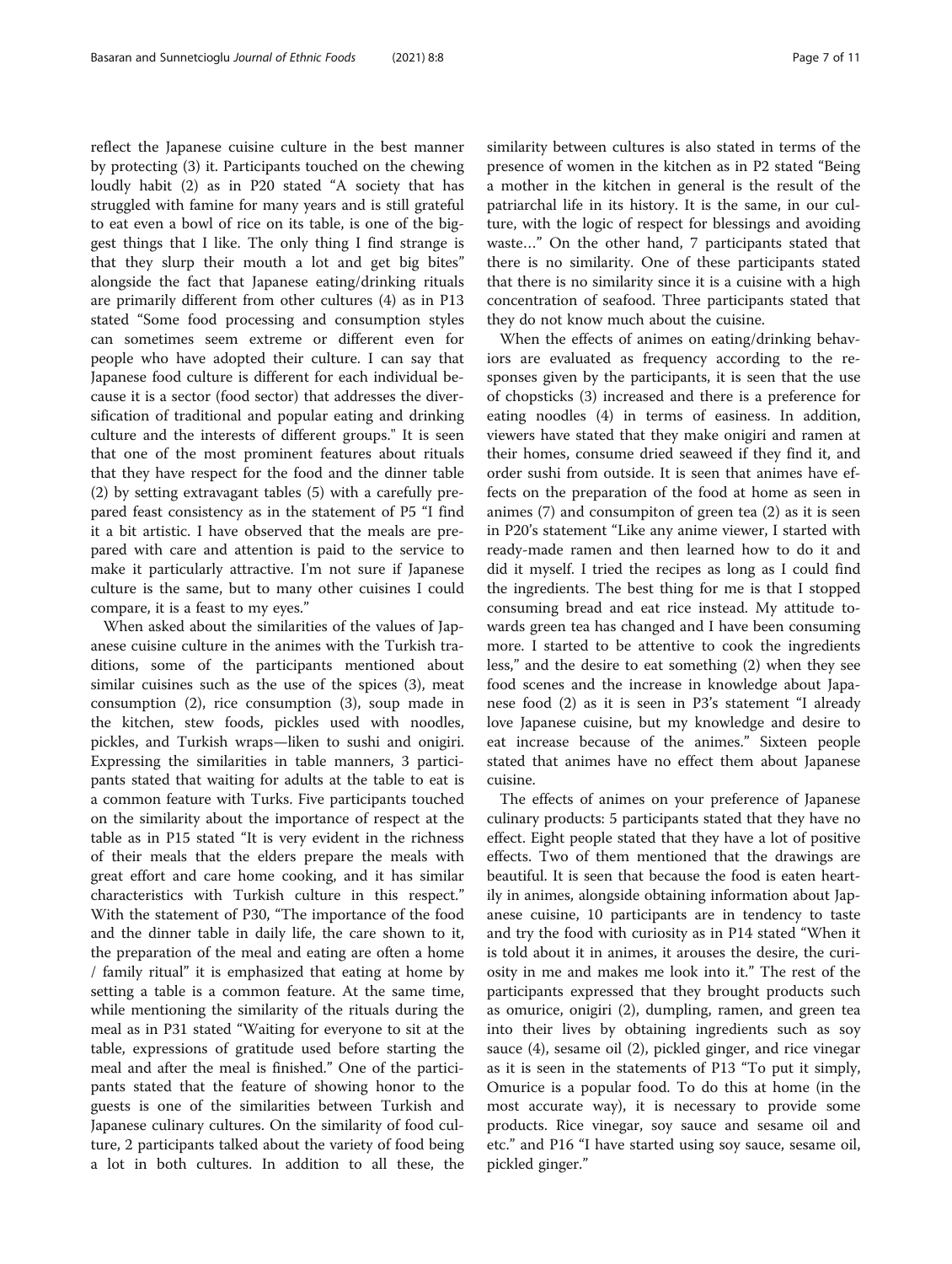Participants were asked about the foods they saw and tried in the food scenes after watching anime. Seven participants stated that they did not try any of these foods at home. Statements of the remaining participants are included in Table 7. At the same time, while analyzing the answers given by the participants to this question, meaningless words were ignored and a word cloud was created on the tried culinary products as seen in Fig. [1](#page-8-0).

As seen in Table 7, the most tried product was ramen (15) and onigiri (8). Apart from the items in Table 7, the participants included trying Japanese culinary products such as dried seaweed, rice porridge, rice with eggs, rice balls, salad with soy sauce and vegetable, dumplings, gimbap, bibimbap, jjajangmyeon, tbokki, crab, octopus, shrimp chips, green tea, mochi, kaage, domburi, kimchi, tamagoyaki, nikujaga, yaliniku, Chaliapin Steak Don, Tamago Gohan, pickled ginger, curry dishes, dango okonomiyaki, and nabe.

As seen in Fig. [2,](#page-8-0) a word cloud was created with the culinary products that stand out in the answers given by the participants, who are asked about the products they see and prefer in the animes. At the same time, they stated that the products were mostly noodle (10), ramen (9), onigiri (5), and sushi (5), as seen in Table 7. Apart from foods, it is seen that there are participants prefering soy sauce (6) and sesame oil (2) as their culinary product after watching animes. Apart from that, it is determined that the participants who stated that they prefer to use bowls and chopsticks (3) are also affected by the animes in the use of rice vinegar, hot sauce, and spices. In addition to all these, it is seen that some participants prefer the consumption of gyoza (dumplings), kobe (steak), shabu shabu (thinly sliced meat and vegetables in boiling water), black bean paste, rice ball, dango (Japanese dessert), and donburi (rice bowl).

Finally, 10 of the participants, who were asked about other elements they want to mention about the foodthemed animes, preferred not to state anything extra, and three people said that they do not watch foodthemed animes. While 4 of the remaining participants emphasized them appetizing as in P7 stated "When watched, it gives a feeling of happiness and hunger", three of them stated interesting, pleasant and beautiful,

Table 7 Food and products in animes

| <b>Categories</b>                             | Frequency                                                            |                                                                                   |
|-----------------------------------------------|----------------------------------------------------------------------|-----------------------------------------------------------------------------------|
| Foods made after being seen<br>in animes      | Ramen (15)<br>Onigiri (8)<br>Sushi (7)<br>Noodle (7)                 | Omurice (2)<br>Dorayaki (2)<br>Yakisoba (2)<br>Coffee jelly (2)                   |
| The most preferred products<br>seen in animes | Noodle (10)<br>Ramen (9)<br>Onigiri (5)<br>Sushi (5)<br>Takoyaki (3) | Yakisoba (2)<br>Green tea (2)<br>Soy sauce (6)<br>Sesame oil (2)<br>Chopstick (3) |

and two participants stated that they are entertaining. Similarly to P27's statemant as "I think they have an important role in promoting Japanese cuisine and world cuisine", 6 of the participants mentioned that it is a very useful tool in promoting and informing about Japanese cuisine culture. In addition, animes are seen as a source of motivation as in P28 stated "I am someone who wants to be a chef, it excites me to learn something as I watch."

## Discussion and conclusion

The development of technology demonstrate its effect on many areas. One of them is the animation industry. This process, which started with the creation of Walt Disney cartoons in the West, stands out in the East with anime, which is the name of manga on the digital platform. Animes, which have many viewers on a global scale, are considered as examples presented interestingly of both their subjects and the art of animation. Animes and the culture they reflect are seen as Japan's prominent export product in cultural dimension by rapidly gaining momentum since the 1990s. In this study, the perception and the effect of Japanese cuisine culture reflected with food scenes in animes and food-themed animes on the viewers is examined.

According to this research, although it is revealed that most of the participants are aware of the animes with the recommendations from their social circles, it is concluded that social media platforms facilitate the discovery thanks to the developing Internet network and media tools such as television which also cause people to meet animes. Although it is seen that the anime viewers in this study are mostly individuals under the age of 25, animes target a wide age range with many subjects it covers. Considering that the participants consist of a young audience, it is concluded that the animes named Shounen, which are action-themed on the basis of the subject and the cycle of events revolving around the young male character, are the most preferred. At the same time, with this study, it is determined that there are many anime genres created with advanced script and drawing techniques, and it is seen that the preference of themes such as science fiction, fantasy, and supernatural other than action come to the forefront.

The findings obtained in this study are similar to the study of Steine (2019), in which findings show that people tend to watch anime because it contains many elements belonging to the structure of Japanese culture, which is seen as different from most cultures, and contributes to the recognition of the culture [\[11](#page-10-0)]. It is determined that especially the preservation of the culture with the rituals and history in the tradition of Japanese culture are found to be interesting by most viewers. In parallel with the results of this study, in the study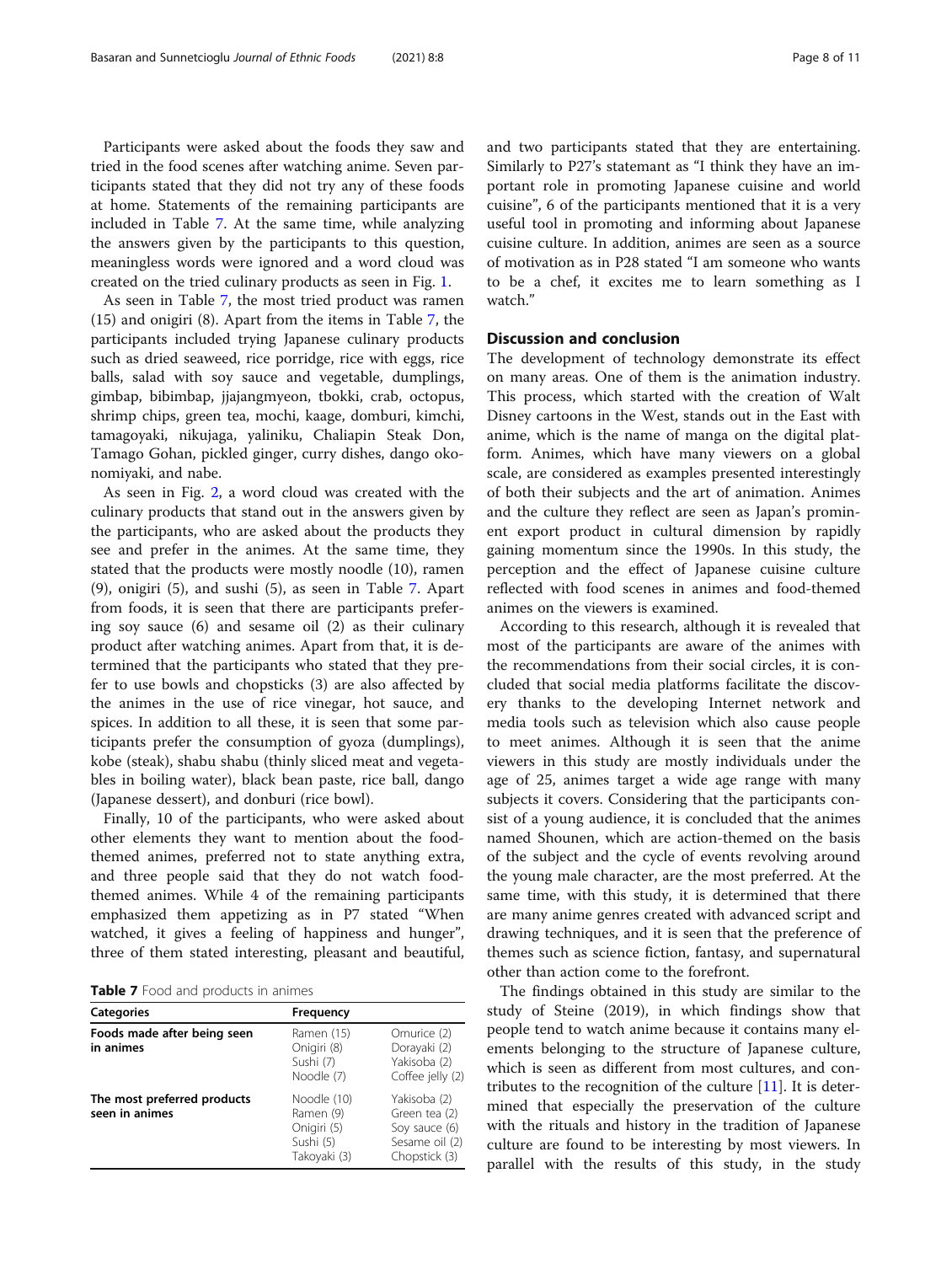<span id="page-8-0"></span>

conducted by Kanama and Nakazawa (2017), it is concluded that traditionalism is preserved in the production of materials belonging to Japanese cuisine culture and that only today's technologies are up-to-date in terms of product packaging and design [[34](#page-10-0)].

It has been determined that the individuals, together with the animes, improve their mood and have fun time by establishing a psychological reality away from the stress of daily life. When the socio-cultural effect examined, it is seen that thanks to animes, the desire of the viewers to learn Japanese language is also determined as a result of this research, as in the study of Fukunaga (2006) [\[13\]](#page-10-0). Likewise, similar to the results obtained in Yıldırım et al.(2017)'s study in which the motivation for traveling to Japan thanks to the animes is discussed, it is determined with this research that the curiosity towards culture triggers the desire to visit the country [\[21\]](#page-10-0).

In the study of Fanelli and Nocera (2018) in which the approaches to the preference of Japanese food examined, it is concluded that the urge to experience cultural values, which people see culturally different, contributes to the preference of Japanese food [\[27\]](#page-10-0). Likewise, in

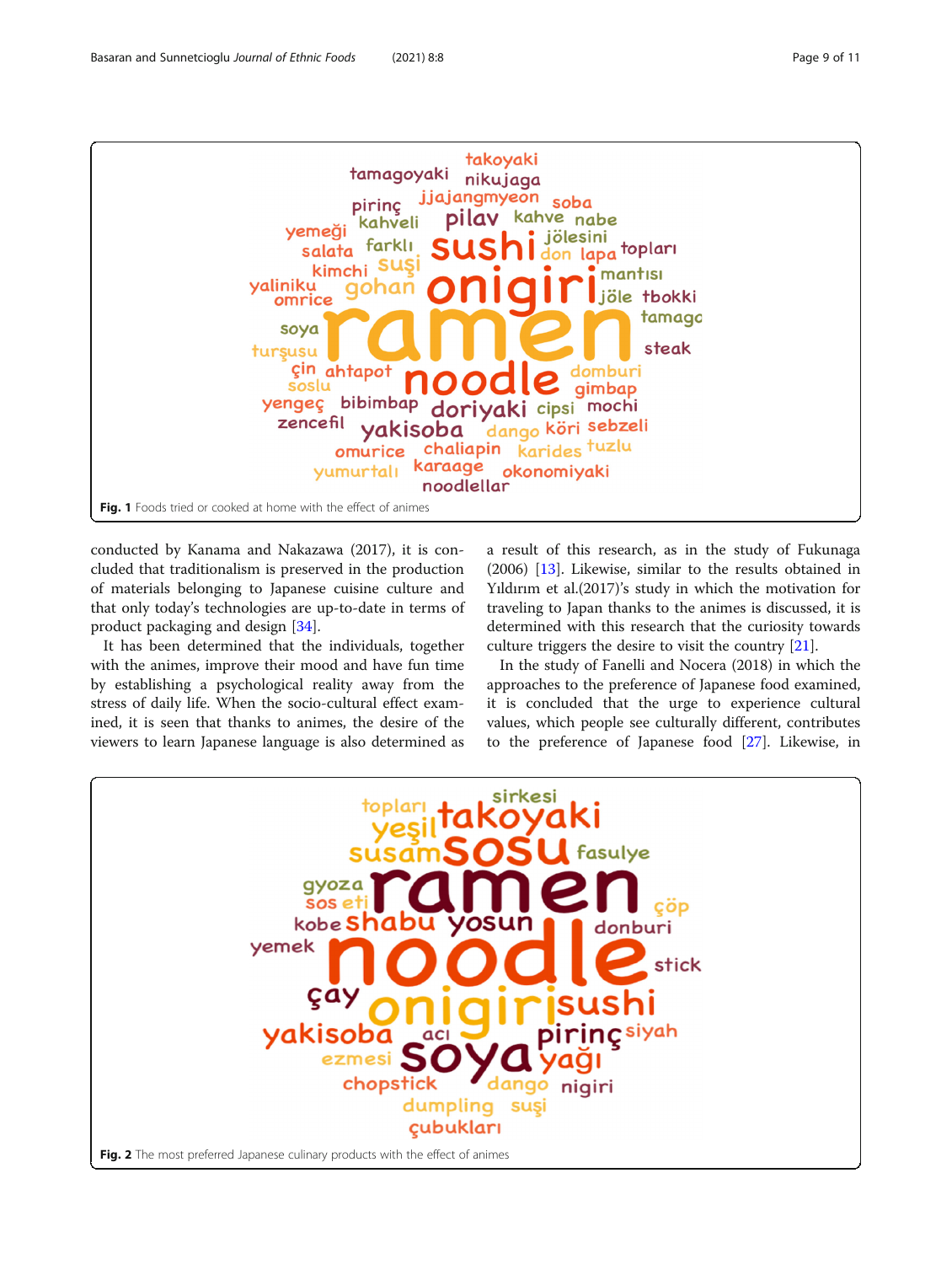addition to the detailed visualization of the Japanese culture traditions reflected in the animes, the results of this study is similar to Öztekin (2008)'s study in which it is stated that the attractive appearance of the food in Japanese cuisine created by animation techniques and effects impresses the viewers [\[6](#page-10-0)]. In line with the data obtained, individuals find the food scenes in the animes quite appetizing and by seeing foods in the animes, they develop a consumer behavior by trying the culinary products. Therefore, it can be said that anime has an effect on the eating and drinking behavior of the participants.

Similar to the results of the food of Japanese cuisine, in the study of Yıldırım et al., (2017) noodles, ramen, sushi, and rice-containing foods, that are frequently seen in animes and arouse curiosity in the viewers, were identified as culinary products and unlike the other study, onigiri become the prominent type of food in this study [[21\]](#page-10-0). In addition, it is determined that the participants use culinary products such as sesame oil and soy sauce in their foods, and it is observed that they increase the variety of spices and the amount of bitterness with the effect of animes. In general, seeings the attitude of the viewers towards purchasing the Japanese cuisine and cultural products reflected by the animes, it is concluded similarly also in the study of Tey, Arsil, Liew, Teoh, and Terano [\[35](#page-10-0)], that the interest and the curiosity in Japanese culture and traditions, in addition to its healthy content and functional food, contribute to the purchase of Japanese culinary products [\[36\]](#page-10-0). As Rachman (2017) stated in his research that the use of chopsticks, which is the symbol of Japanese cuisine culture in addition to food and animes, has become widespread, also revealed within this study, and in the same time it is concluded that bowls are preferred instead of flat plates while eating [\[17](#page-10-0)].

Although it is stated that there is no similarity with Turkish cuisine due to the fact that sea products are intensely used and the products are being cooked and consumed with different techniques, Japanese cuisine was found to be similar to Turkish traditions by the participants with the cultural values reflected in the animes. Expressions such as respect in the family, table manners, the habit of eating together, the dominance of a female figure in the kitchen, and the feeling of gratitude for the meal are among the prominent results of the research.

In findings, nearly half of the participants said that animes have no effect to them about Japanese cuisine. This may be because these participants prefer to watch animes to wasting their times and also they are not interested in cooking and trying Japanese foods.

Animes, which reflect the tradition of Japanese culture with advanced drawing and techniques in a technological context, are considered as tools that have many effects on their viewers. These animations, which have become a widespread trend, introduce Japanese culture to people with topics that appeal to people of all ages and make them interesting. Within the scope of this study, Japanese cuisine culture is discussed, and thanks to the animes, it is seen that many people become acquainted with various foods and culinary products by doing research on this culture. At the same time, measuring the effect of animes on the recognition of the cuisine culture in the field of gastronomy, it is revealed as a guiding element on consumer behavior. With this research, it is provided to examine in detail the feelings and thoughts created by the animes in people based on Japanese cuisine. The limitation of this study concerns the generalization. However, since the study is a qualitative research, the main purpose is not to generalize, but to examine participant experiences in depth. The other issue is participants' ages. In the study, generally young participants were interviewed, but in another study conducted in Turkey, it was observed that the sample age range was similar [\[26\]](#page-10-0).

In the future researches, it can be investigated with quantitative data that whether animes have an effect on consumers about experiencing Japanese cuisine by using existing scales in the literature or developing a new scale. Apart from this, it is thought that it can be researched in different studies that whether anime or other ethnic film elements affect people's ethnic restaurant preferences.

#### Acknowledgements

The authors wish to thank respondents for their cooperation and for providing valuable informations.

#### Authors' contributions

Both of authors read and approved the final manuscript.

#### Funding

There is no financial support for this article.

#### Availability of data and materials

All data generated or analyzed during this study are included in this published article.

#### Declaratıons

Ethics approval and consent to participate Not applicable

#### Consent for publication

Not applicable

#### Competing interests

The authors declare that they have no competing interests.

#### Author details

<sup>1</sup>Institution of Social Sciences, Department of Gastronomy and Culinary Arts Canakkale Onsekiz Mart University, Canakkale, Turkey. <sup>2</sup> Faculty of Tourism Department of Gastronomy and Culinary Arts, Canakkale Onsekiz Mart University, 1st Floor, Room Number: Z15, 17100 Canakkale, Turkey.